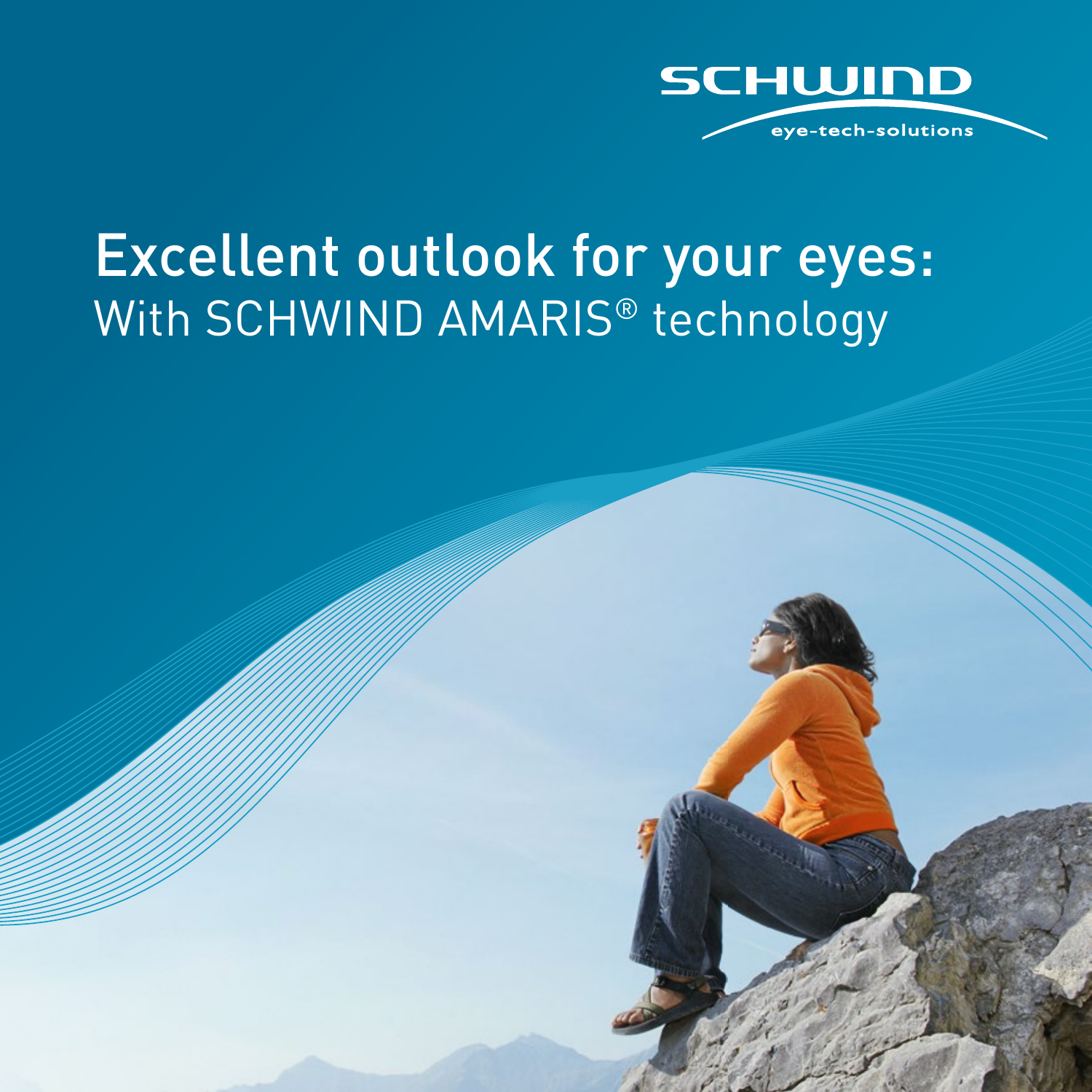# Comfortable, fast and safe

#### The SCHWIND laser eye procedure

When performing laser procedures, eye surgeons apply the laws of physics. The overall refractive power of the eye is modified so that the light strikes the retina correctly again. The most commonly used method is LASIK (laser in situ keratomileusis), in which an extremely thin corneal flap is prepared on the eye. The eye surgeon folds that flap over to one side. In this way, the pulses of the excimer laser strike the interior of the cornea directly and remove a few micrometres of tissue, depending on the degree of correction required. Immediately thereafter, the flap is carefully repositioned into its original position. The corneal flap adheres securely and grows back together with the rest of the cornea. The surface treatment TransPRK works without the need to prepare the cornea. Here, the SCHWIND AMARIS technology penetrates the regenerative surface layer of the cornea (epithelium) to remove tissue without touching the eye at all.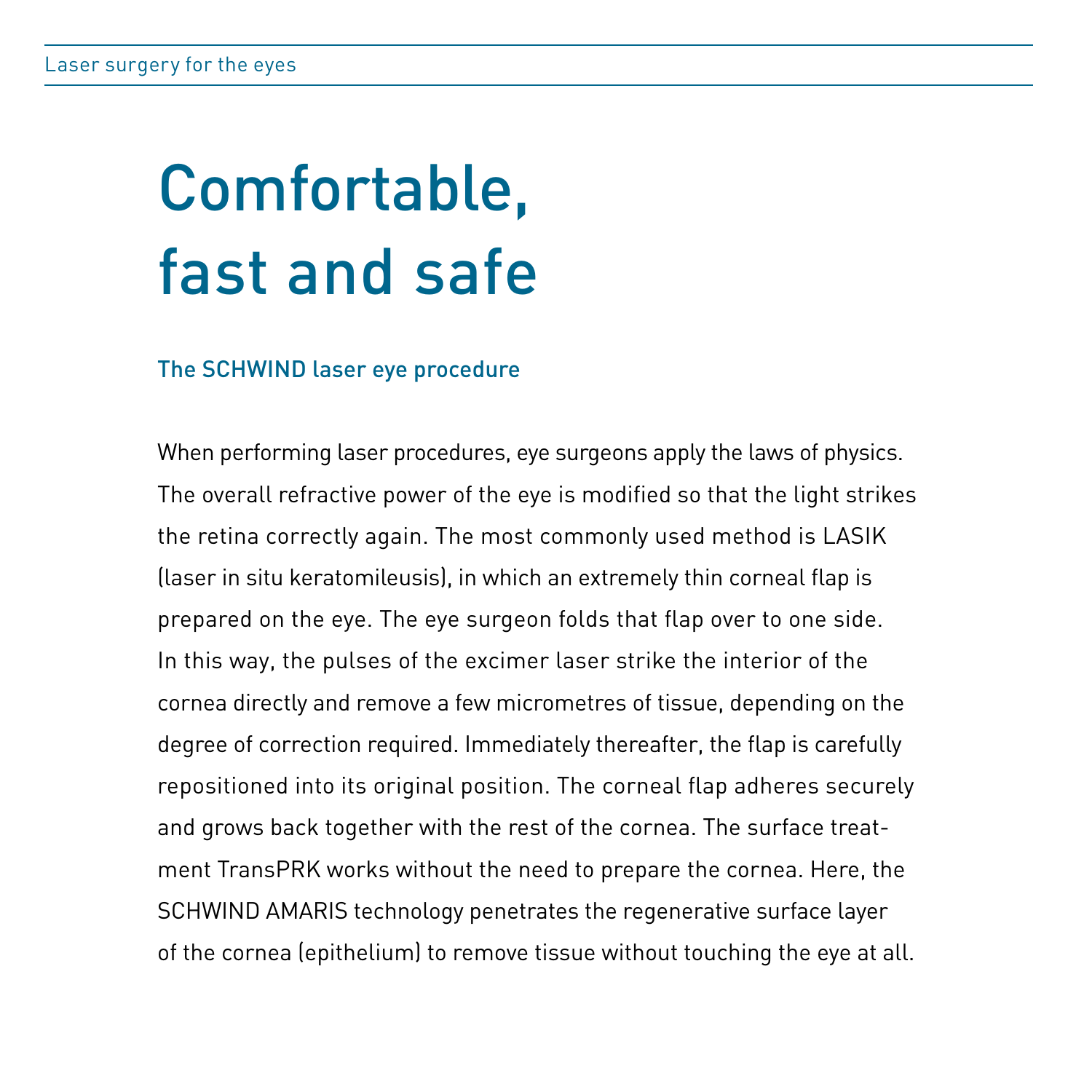

Flap is prepared.



Tissue is removed.



Flap is placed back in its original position …



… and adheres there on its own.

### LASIK procedure TransPRK procedure



The excimer laser removes tissue …



… through the surface layer of the cornea.



The surface layer of the cornea regrows.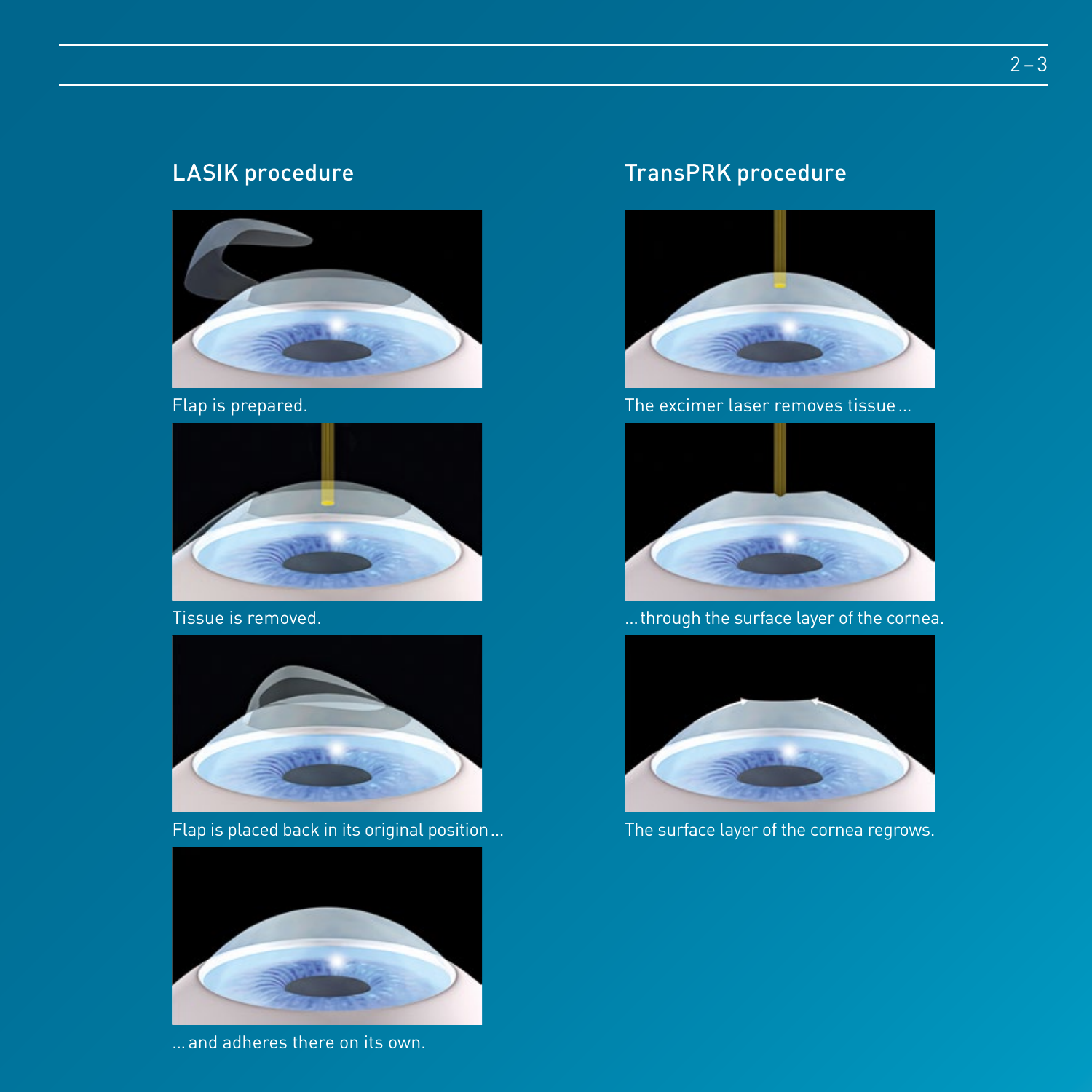# Why be treated with a laser? Why SCHWIND?

The reasons to be treated with a laser vary widely. Personal attitudes about beauty and attractiveness might play a role. And people who enjoy active sports or find it uncomfortable to wear glasses or contact lenses are glad to dispense with corrective lenses. SCHWIND AMARIS technology provides the ideal treatment of short-sightedness, long-sightedness, astigmatism, higher-order visual defects and presbyopia. Very high ablation speed enables the eye specialist to complete the procedure in an extremely short period of time. The corneal tissue is preserved and an exceptionally smooth surface is achieved. The unique eye tracking system actively compensates for even the slightest eye movements. In this way, the positioning of the next laser pulse is adjusted at lightning speed – and provides for the greatest possible treatment reliability. SCHWIND AMARIS laser systems have proven reliable in thousands of applications and offer the leading technology for laser eye surgery. This is documented by excellent clinical results in numerous scientific publications. AMARIS technology has earned many national and international awards.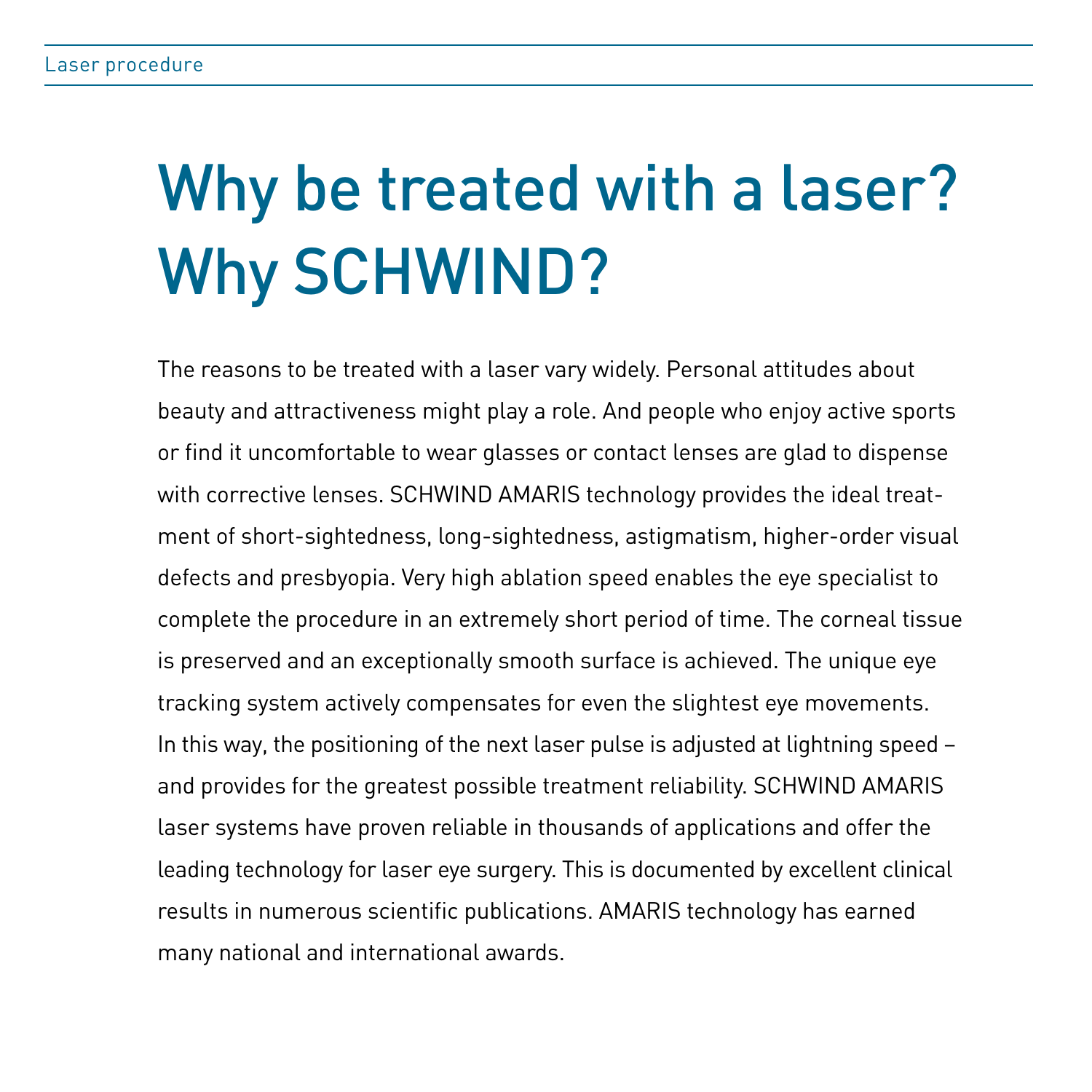### SCHWIND AMARIS® Laser Your benefits at a glance:

- Maximum precision minimal treatment time > Very high ablation speed, automatic fl uence level adjustment
- Extremely safe and reliable through compensation of the slightest eye movements
	- > Highly advanced eye tracking
- Very smooth corneal surfaces
	- > Extremely small laser spot
- Gentle tissue ablation
	- > Intelligent thermal control system
- Continuous monitoring
	- > Constant measurement of corneal thickness

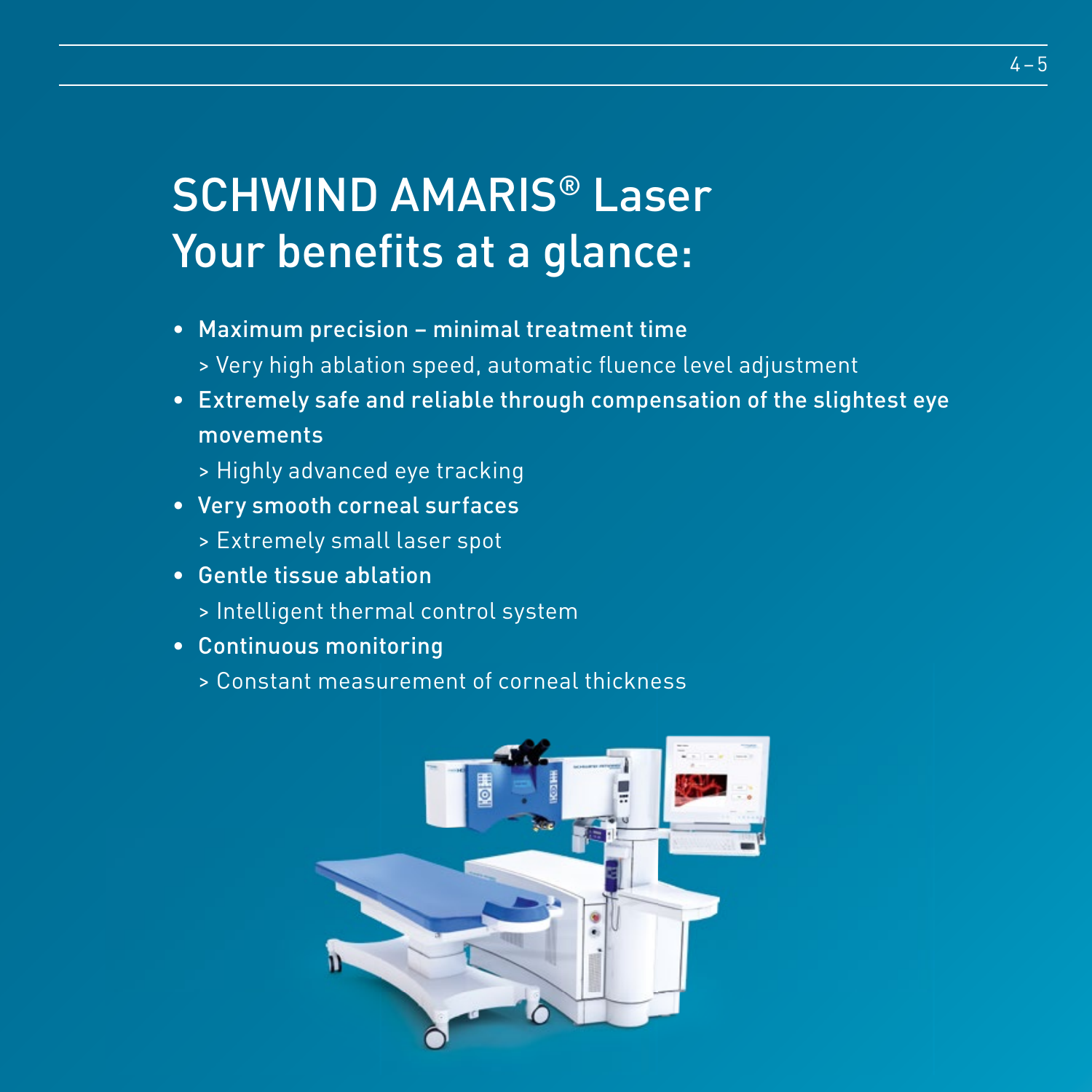## Frequently asked questions

### Why does AMARIS technology use two energy levels?

The two energy levels of the SCHWIND AMARIS laser are matched to one another, ensuring the perfect combination of speed and precision. About 80 percent of the corneal tissue is removed very quickly with high energy. A gentler beam ablates the remaining 20 percent, thus assuring an especially smooth surface.

### Why is precise eye tracking so important?

Even under complete concentration, the eyes make slight, involuntary movements which cannot be suppressed - also when the patient fixates on the green light. That's why exact centring and constant positioning of the eye is especially important for a precise and safe procedure. With the SCHWIND AMARIS eye tracker, all of the movements which the eye can make are recorded and actively compensated 1050 times per second.

#### How long does the procedure take?

The actual laser treatment takes only a few seconds. For a myopia of -8 dioptres, for example, the SCHWIND AMARIS laser ablates the required quantity of corneal tissue in 12 to 15 seconds according to the used model. The complete treatment of both eyes takes about ten minutes.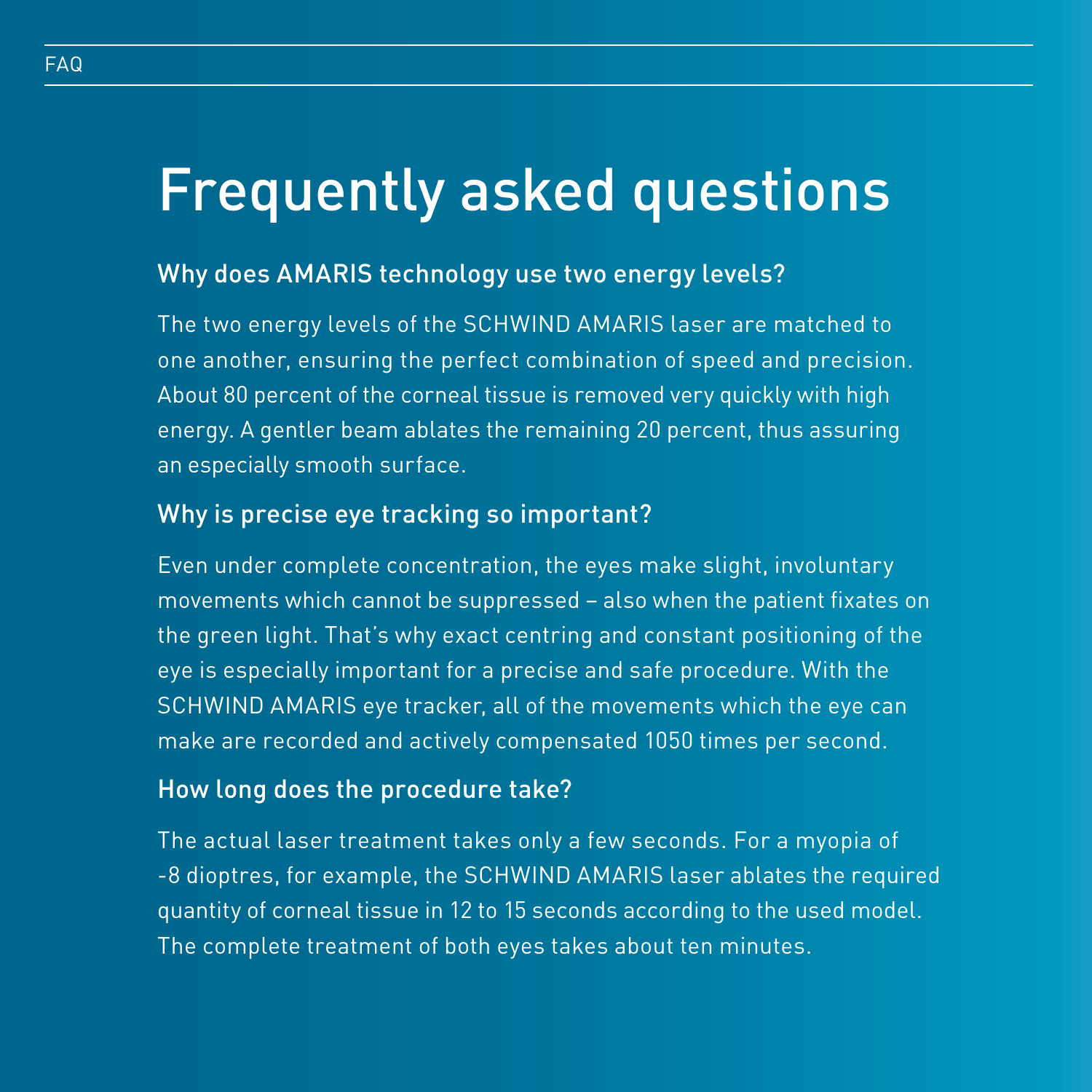### How well will I be able to see after the procedure?

Clinical studies with SCHWIND AMARIS technology have shown that patients often see better after laser treatment than they did previously with glasses or contact lenses. Nearly all patients see just as well as they did before when they wore corrective lenses. The results of the studies also show an improvement in contrast sensitivity.



For more information, please visit: www.schwind-amaris.com